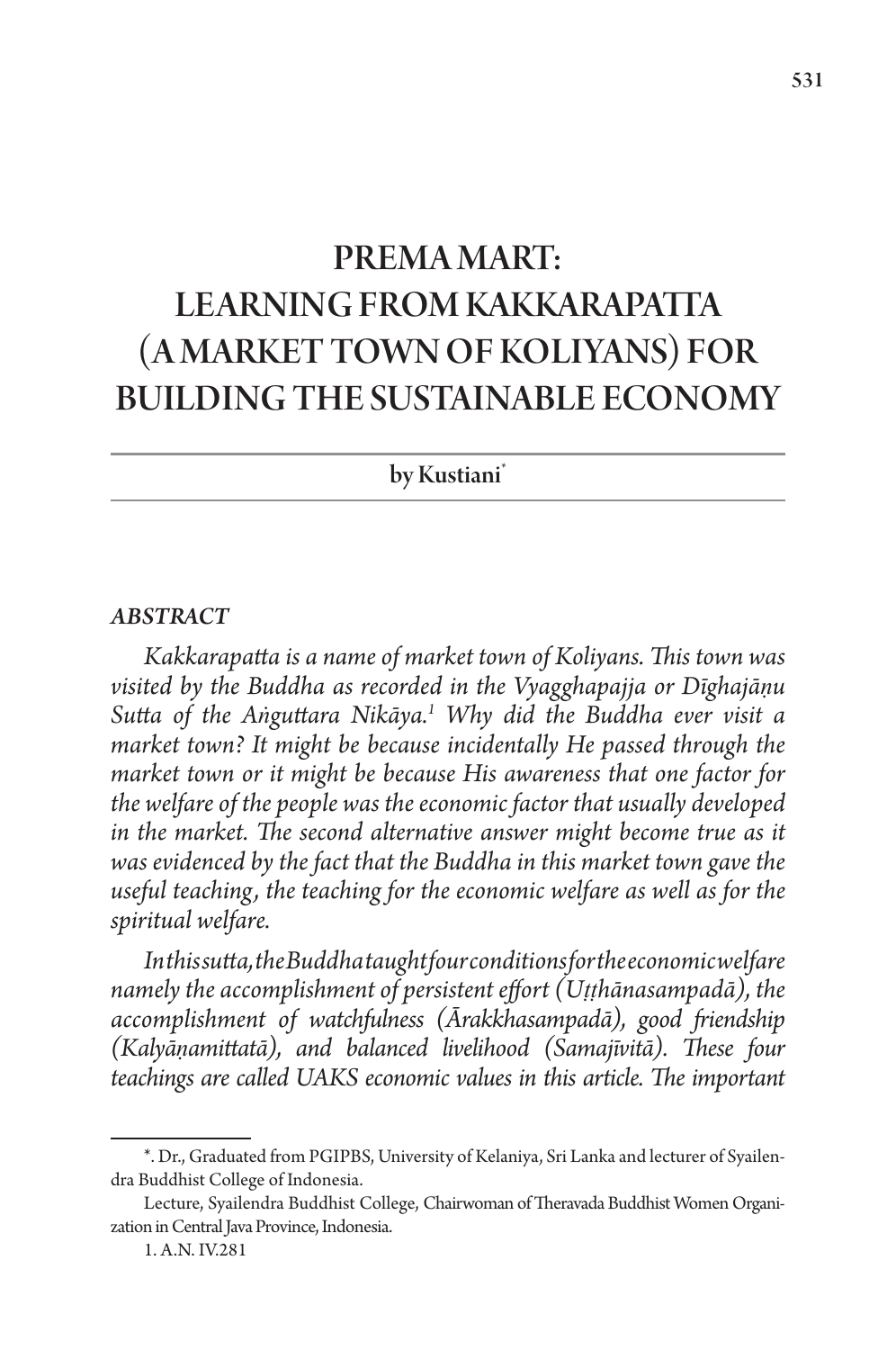*thing from this sutta was that the Buddha did not only teach for the economic welfare, but also gave the teaching for the spiritual welfare namely saddhāsampadā, sīlasampadā, cāgasampadā, and paññāsampadā.*

*The author and team, at the time being is doing a pilot project in mentoring Buddhist community to run a Buddhist Shop called Prema Mart (Loving Kindness Mart). It is a Buddhist shop concept operated in Central Java, Indonesia. This shop is not exclusively available only for Buddhists, but it is available for all people as well. As it is a cooperation shop where the members are the owners, the profit of this shop is for the shop itself and for the members. The important point is that, all members and people who work in running and managing this shop have to adopt the teaching so called UAKS economic values as stated in the Vyagghapajja Sutta. How does this shop attains the goal and how can it improve the economic as well as spiritual welfare of the members mutually, will be explored in this paper* 

*Bringing down the teaching to really touch up the problem of the society is the main challenge in the modern time. The problems in the society are complex and their solutions are mysteries. The effort that can be done is therefore, applying the teaching to the modern problem contextually. Such effort becomes the main concern in this article, i.e. using the teaching of Vyagghapajja Sutta contextually to solve the modern economic problems in the Buddhist community especially in Central Java, Indonesia.* 

*The moral teaching of the Buddha never expires although it is an old moral teaching. All the societal problems in the modern times have the same root cause as the societal problems during the time of the Buddha. The things are, the problems are taking different model and name from the societal problems during the Buddha's time. In regard to the economic problems, the teaching of the Buddha still has the values to solve and to relieve them. The problem is not in the teaching itself but, in the people who practice the teaching.*

# 1. LEARNING FROM KAKKARAPATTA (A MARKET TOWN OF KOLIYANS)

Kakkarapatta was the name of market town of Koliyāns. Koliyā was one of the republican clans during the Buddha's time.<sup>2</sup> As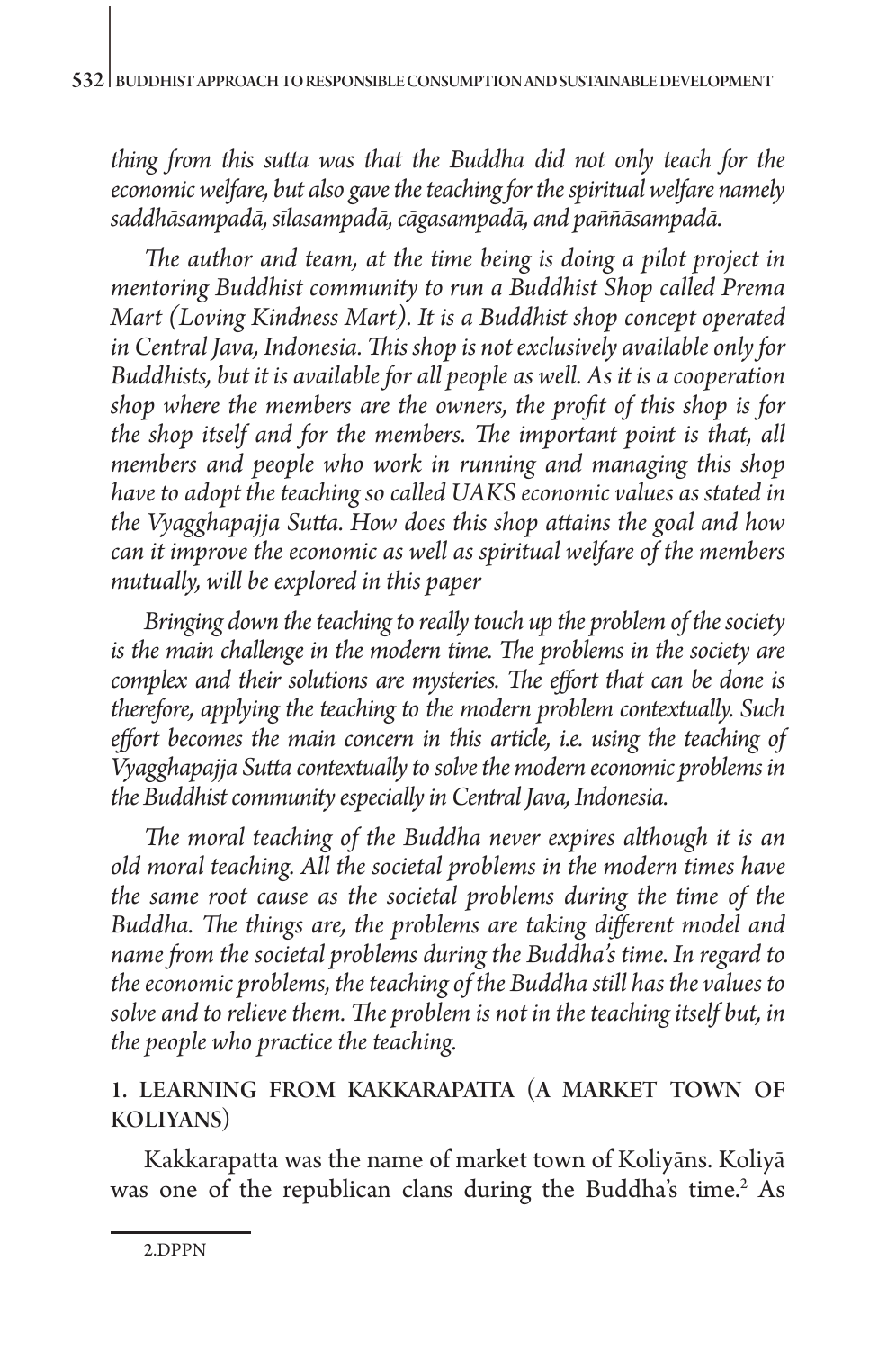Republicans, Koliyā had two chief settlements at Rāmagāma and the other at Devadaha. Sakyan and Koliyān people had close relation as they were living nearby the River of Rohini. Even these two clans once had the fight regarding the River Rohini. Both sides claimed to be owner of the water of Rohini.<sup>3</sup> Several other townships of the Koliyans, that had once been visited by the Buddha or by His disciples were Uttara as the residence of the headman Pātaliya<sup>4</sup>; Sajjanela residence of Suppavāsā<sup>5</sup>, Kakkarapatta<sup>6</sup>, and Haliddavasana as the residence of the ascetics Punna Koliyaputta and Seniya

Kakkarapatta town was visited by the Buddha as recorded in Vyagghapajja or Dīghajāṇu Sutta of the Aṅguttara Nikāya.7 Why did the Buddha ever visit a market town? It might be because incidentally He passed through the market town or it might be because His awareness that one factor for the welfares of the people was the economic factor that usually developed in the market. The second alternative answer might become true as it was documented by the fact that the Buddha in this market town gave a useful teaching, the teaching for the economic welfare as well as for the spiritual welfare.

In order to deepen our study, it will be useful to read the Vyagghapajja Sutta carefully. In the opening of the discourse, a merchant of Koliya named Dīghajāṇu acknowledged to the Buddha about the reality of a life as householders. Dīghajāṇu says that:

'*'We, Lord, are laymen who enjoy worldly pleasure. We lead a life encumbered by wife and children. We use sandalwood of Kasi. We deck ourselves with garlands, perfume and unguents. We use gold and silver.'' From this statement, we should notice that Dīghajāṇu really aware that the life as lay people is worldly pleasure (gihī kāmabhogino). However, he has hope to get the happiness in this life as well as in the next life. Therefore, he requested the Buddha to teach the Dhamma to get the happiness in this life and in the future life*."

- 4. S.IV.340
- 5.A.II.62
- 6.A.IV.281
- 7. A. IV.281

<sup>3.</sup> J.V.412 ff; DA.II.672 ff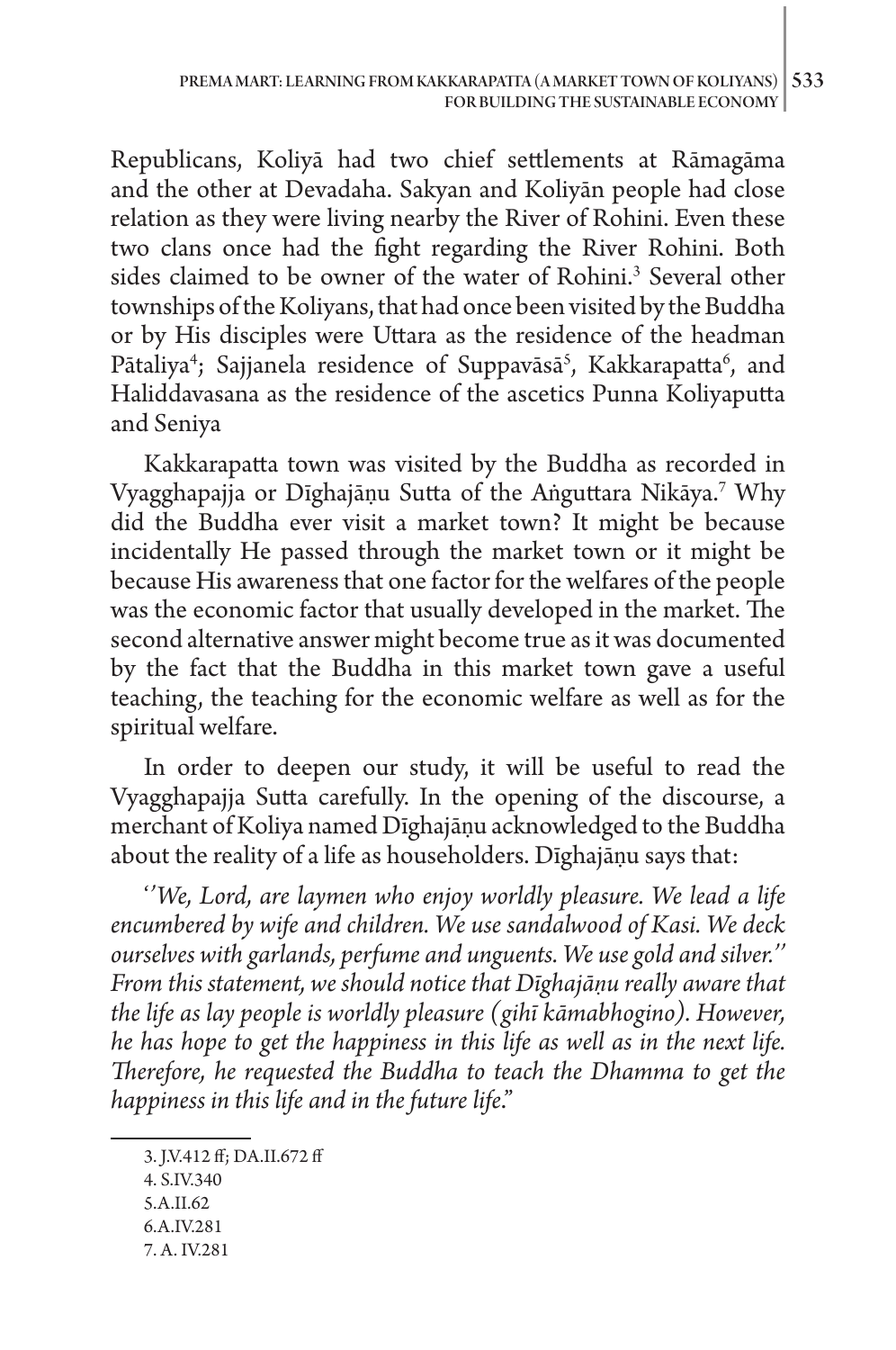Such awareness that is understood by Dīghajāṇu is important to be possessed by the Buddhists who live a life as lay people. They themselves have to be aware that happiness that should be obtained is happiness in this life as well as in the future life. Buddhists are not destined by the past kamma to have unhappy life in this life and to get happiness in the next future life only. Happiness in this life and in the next life is the right of those who struggle for it. Happiness is not a reward as it is a result of serious efforts.

## 2. ECONOMIC WELFARE AND SOCIAL WELFARE FOR LAY LIFE: INTERCONNECTEDNESS

One of the factors to gain happiness in this very life as lay people is by possessing wealth. By possessing wealth, lay people can fulfil their basic needs and secondary needs. By fulfilling their needs, lay people can feel happy. The Buddha himself was aware that working and earning wealth was important for lay people to run their lives. Therefore, the Buddha taught four teachings for lay people. These four teachings are namely: the accomplishment of persistent effort (*Uṭṭhānasampadā),* the accomplishment of watchfulness *(*Ā*rakkhasampadā),* good friendship *(Kalyāṇamittatā),* and balanced livelihood *(Samajīvitā)*. These four teachings are called **UAKS economic values** in this article.

| Teaching       | <b>Economic Values</b>                                                       |
|----------------|------------------------------------------------------------------------------|
| Utthānasampadā | Being skillful and hard working (yadi<br>sippaññatarena)                     |
|                | 2. Applying proper ways and means<br>(vīmamsāya samannāgato)                 |
|                | Being able to carry out and allocate duties<br>(alam kātum alam samvidhātum) |

After reading the Vyagghapajja Sutta, UAKS economic values can be displayed in the table as follows: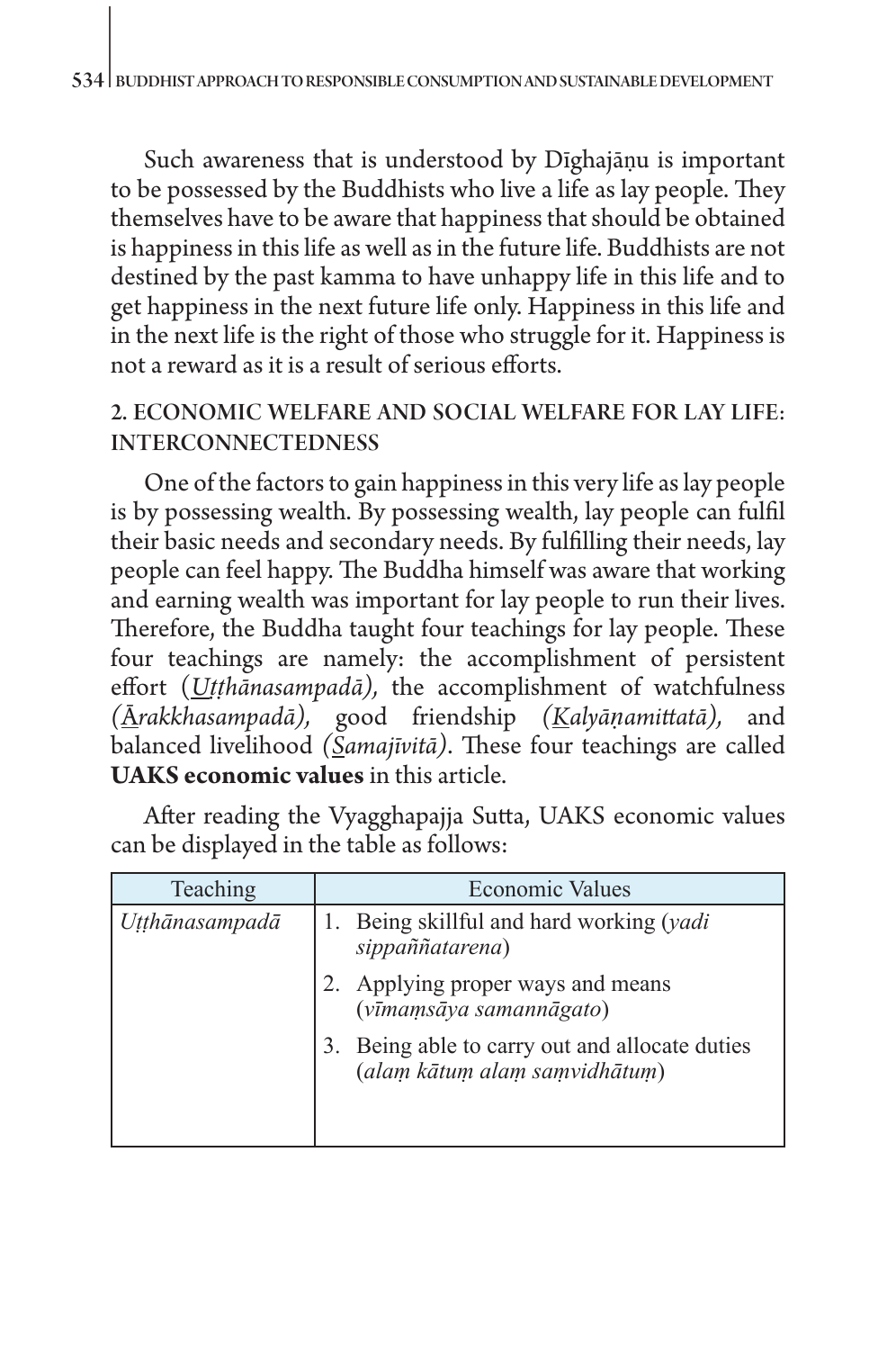| Arakkhasampadā | Protecting the wealth (that is collected through<br>the right way) in terms of:                                      |
|----------------|----------------------------------------------------------------------------------------------------------------------|
|                | 1. Government or king: through actively paying<br>the tax $&$ obeying government rules                               |
|                | 2. Thieves: making good finance and security<br>management                                                           |
|                | 3. Fire and Water: applying insurance for the<br>main wealth. In case of disaster, the wealth<br>will have insurance |
|                | 4. Heirs: good recruitment system, including<br>the heirs                                                            |
| Kalyāņamittatā | 1. Associating and working with colleagues<br>who possess good faith, morality, charity and<br>wisdom                |
|                | 2. Avoiding business partner who do not possess<br>good faith, morality, charity and wisdom                          |
| Samajīvitā     | 1. Living a balanced life; neither extravagant or<br>miserly                                                         |
|                | 2. Maintaining a condition that the income will<br>stand in excess of the expenses                                   |

The AUSK economic values are very useful for running a life as lay people. However, there are still many Buddhists especially in Central Java, Indonesia, who live in scarcity. Seeing this reality, it can be said that there are two different aspects: good teaching of economic values in one hand and living with lack of prosperity in the other hand. There is a gap between the teaching and the reality of life in the society.

# 3. PREMA MART (A LOVINGKINDNESS MART)

# 3.1A Pilot Project of Economic & Spiritual Welfare in Central Java, Indonesia

Seeing the gap between the moral of the teaching and the reality in the societal life, therefore the author and team, at the present is doing a pilot project in mentoring Buddhist community to run a Buddhist cooperation shop called Prema Mart. It is developed based on the ideas namely ''gaining the economic profit as well as practicing the Buddhist teaching''.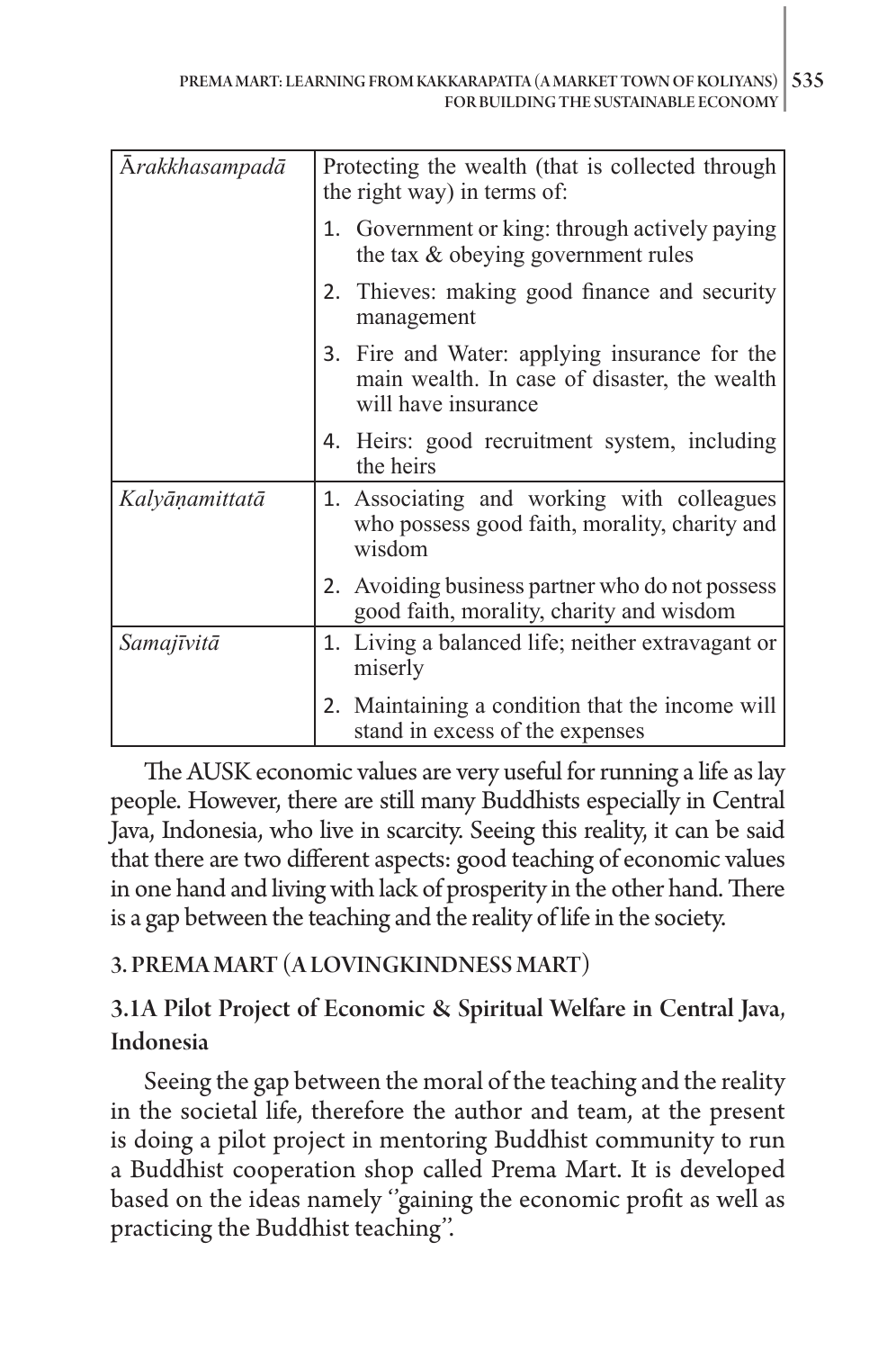What is the meaning of Prema Mart? Prema is derived from Sanskrit word and its meaning is loving kindness. Prema Mart therefore is a concept of Loving Kindness Mart. Why is this shop called loving kindness mart? It is because the main purpose is not merely to get the profit but, it is mainly intended to empower the people. There are 3 main focuses of empowerment of this shop i.e. empowering the people to improve the productivity, marketing, and cutting off the local capitalism.

#### 3.2 Improving the Productivity

The Buddha as already mentioned in the Maṅgala Sutta gave the teaching that having knowledge and good skills were the great blessings. However, sometimes Buddhist people still do not know how to develop their skill in obtaining a good income in their daily lives. Prema Mart, therefore, is trying to provide some trainings to develop and to improve the skill of Buddhists in many fields. With the help of Theravada Buddhist Women Organization (Wandani) in Central Java, some trainings are able to be held for Buddhists. For the time being, some products of Buddhists as the result of the trainings can be seen below<sup>8</sup>:



In doing the production process, the Prema Mart and Wandani always encourage Buddhist people to continuosly maintain the quality. Maintaining the good quality of the product is part of

<sup>8 (1)</sup> Batik in Buddhist motif; (2) making brown sugar; (3) coconut oil; (4) hand art from bamboo; (5) making bamboo plate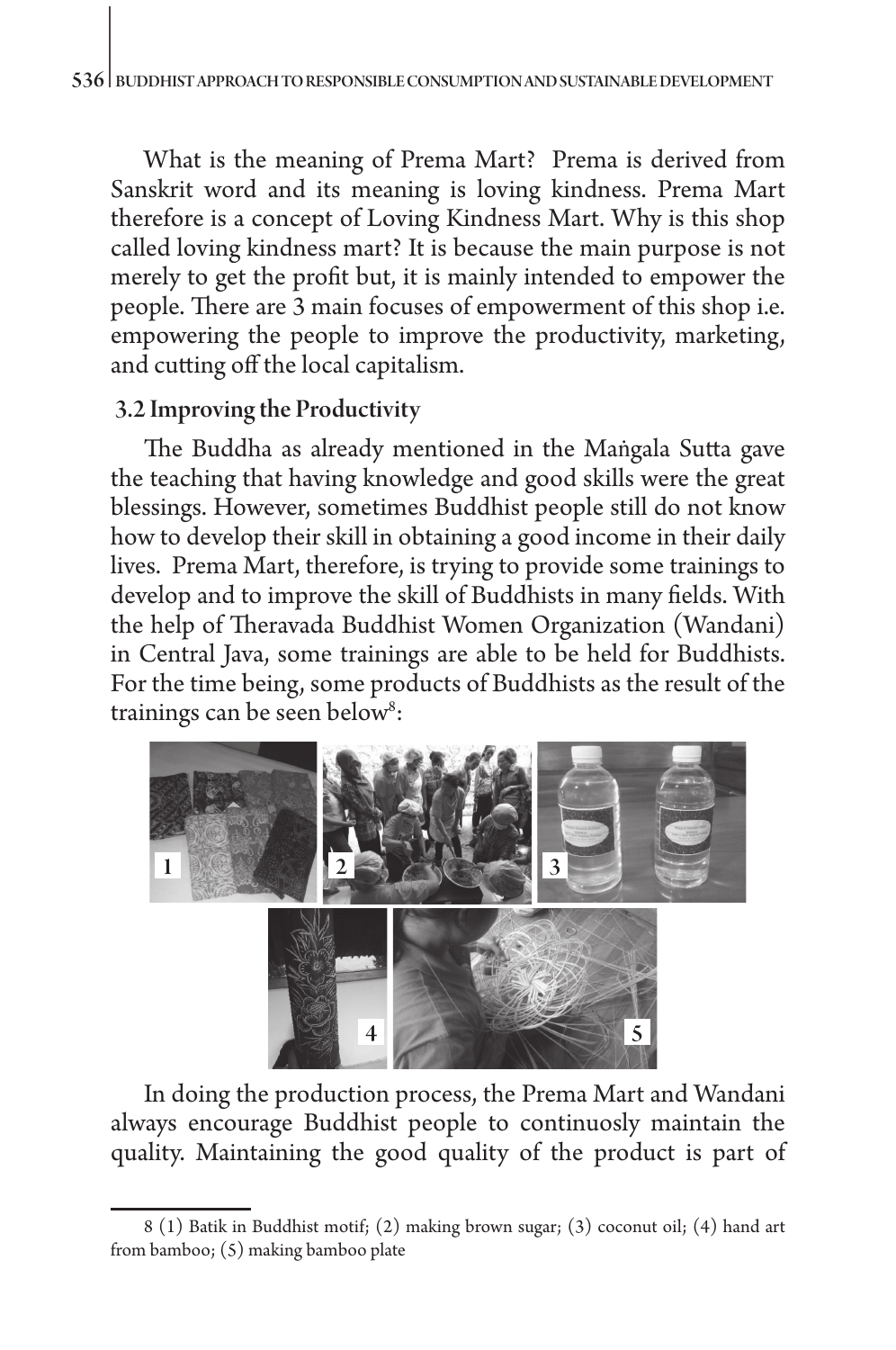practicing the Dhamma in the daily life. The moral teachings of the Vyagghapajja Sutta that are emphasized in this process is to be skilful and to be hard working (*yadi sippaññatarena*) as well as applying proper ways and means (*vīmamsāya samannāgato*). The teaching to be skilful and to be hard working is practised by following all the steps in making a product, so that the result is a perfect product. Applying the teaching of proper ways and means is tested when people make foods as their products. They are encouraged to avoid toxic material in making food. The simple example: they are suggested to use the natural essence and colouring material rather than chemical materials.

### 3.3 Improving the Marketing Skills

After having good and qualified products, the next step is promoting and selling the products. Prema Mart is one of the solutions to help Buddhist people to sell and to promote their products. In Prema Mart shop, Buddhist people can sell their products. The selling system in Prema Mart is done by offline and online shoping system. Offline shop is by putting the product in the shops and the shopkeepers will sell it to the people who come to the shop.

 Apart from that, Prema Mart is also following the new trend in selling product i.e. through online shop. All Buddhist people can take photographs of their products which then send them to Prema Mart together with the information about the price and the specification of products. After that, Prema Mart's manager of the online shop is promoting the photograph of the products to the people through facebook, whatsapp and instagram. It is called pre order system in Indonesian online shop. When people are interested to buy, the manager of online shop will contact the producer to make and send it to the buyer. So far, these two kinds of system are helpful although improvements are still needed.

#### 3.4 Cutting the Local Capitalism

In the villages in Central Java, people who have low income are entrapped in an economic system called ''ijon''. Ijon is a name for a trading system in which people are taking some money and other necessities from the shops without paying money. People will pay whatever they already take from the shop by giving some harvests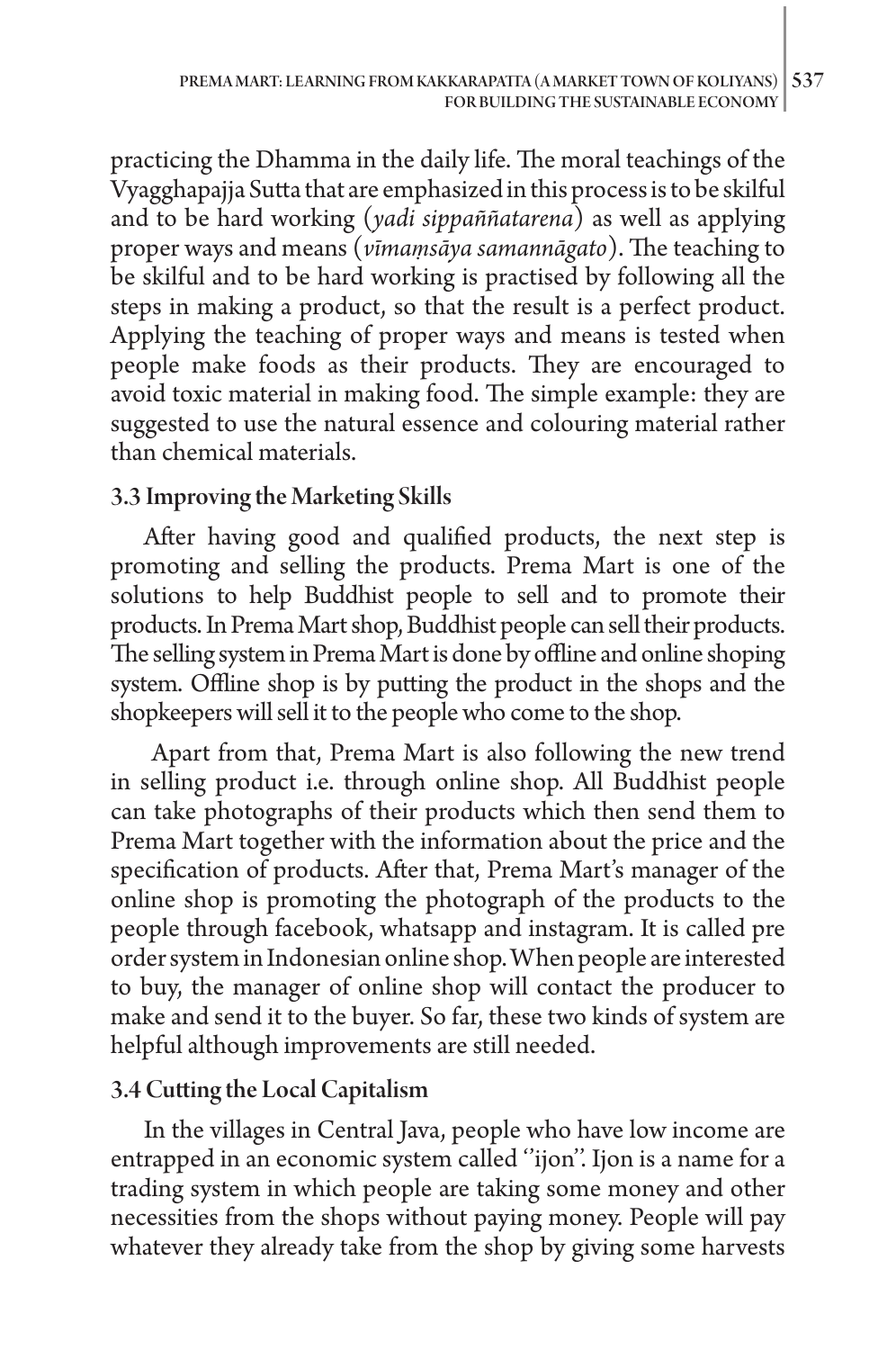from their field to the shop such as coffee, ginger, turmeric, coconut, avocado, etc. As the result, the shop will buy the harvests from the people with the low price. The people who are getting low price cannot do anything and just accept their situation because they already have a loan to the shop. This practice has happened for long period of time and in this article is called ''local capitalism''. This system has to be cut off to make people get their best price during the harvest season.

Seeing this situation, Prema Mart is intended to help people to avoid the ''Ijon system'' in fulfilling their daily necessities. People are encouraged to produce goods and products to be sold in Prema Mart to fulfil their daily needs. They are educated not to always depend to the loan from the local shop. By doing so, when they have harvest, they can sell it with good price because they do not have any loan to the shops.

#### 3.5 The Working System of Prema Mart

 Prema Mart is a cooperation shop in which the members are the owners. It means that the Buddhist who become the members of Prema Mart is also the owners. As the owners, they will have their share of the profit of the shop. Prema Mart is already having a handbook as a guidance to run the shop. In this handbook, it is already decided by all the members and managers that the profit of the shops is divided into 6 sections as follows:

The meeting of the members is the holders of the highest supremacy in a cooperation. In Prema Mart, the meeting of the members is held once a year, in January. In January, all managers and the members will sit together in a meeting to discuss and decide the share of profit of Prema Mart.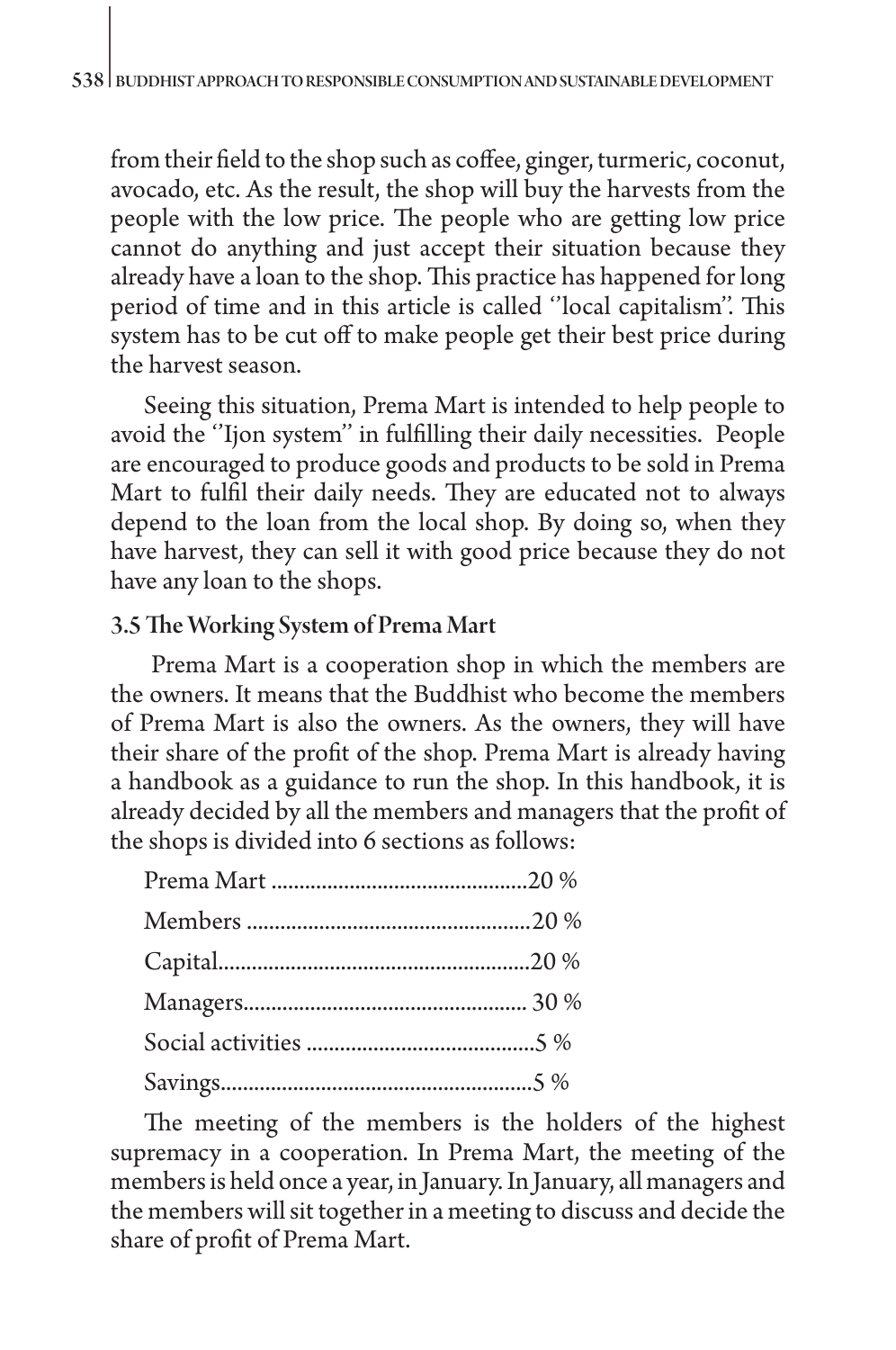Prema Mart not only works in making profit but also focuses in organizing trainings for the members. So far, trainings that had been done by Prema Mart were business management training, and accounting training. By organizing these two trainings, managers as well as the members can improve their skill and as the result they can manage Prema Mart as well as their business in their houses well. Business management and accounting skill are very important because these two can provide valid finance and accounting report. Moreover, Prema Mart is a cooperation and the owners are many, therefore, the valid report of finance and accounting is very important. Deciding the share of profits, arranging the next business steps and making another policies are depend on this report.

#### 3.6 A Market for Spiritual Welfare

Prema Mart is not merely a place to buy and to sell products. Prema Mart is also having the duty to develop the spiritual welfare of the members and the managers. All people who work and associate in the running and managing this shop have to adopt the teaching so called UAKS economic values as stated in the Vyagghapajja Sutta. When they are doing the business, they have to work based on the principle of *uṭṭhānasampadā, ārakkhasampadā, kalyāṇamittatā, samajīvitā* or UAKS economic values. In addition, in every thought, speech and action have to be used as media to improve the quality of faith (*saddha*), morality (*sīla*), charity (*cagga*) and wisdom (*paññā*).

In attaining the above mentioned purposes, all people who associate with Prema Mart are encouraged as much as possible to engage with the Buddhist activities of the monasteries. Recently, the members of Prema Mart are encouraged to join to One Day Mindfulness program held by Indonesian Theravada Saṅgha in Kenteng village to develop faith and wisdom. When Prema Mart makes an event such as cooking class, everybody is encouraged to donate for lunch as well as for paying the fee of the tutor. This is done to train the charity of the members of Prema Mart. Morality as the basis in running Prema Mart is always developed in every action.

However, all the dreams in developing Prema Mart as loving kindness mart, as a centre for learning and growing together are not an easy tasks. They will be easy and come true if all managers,